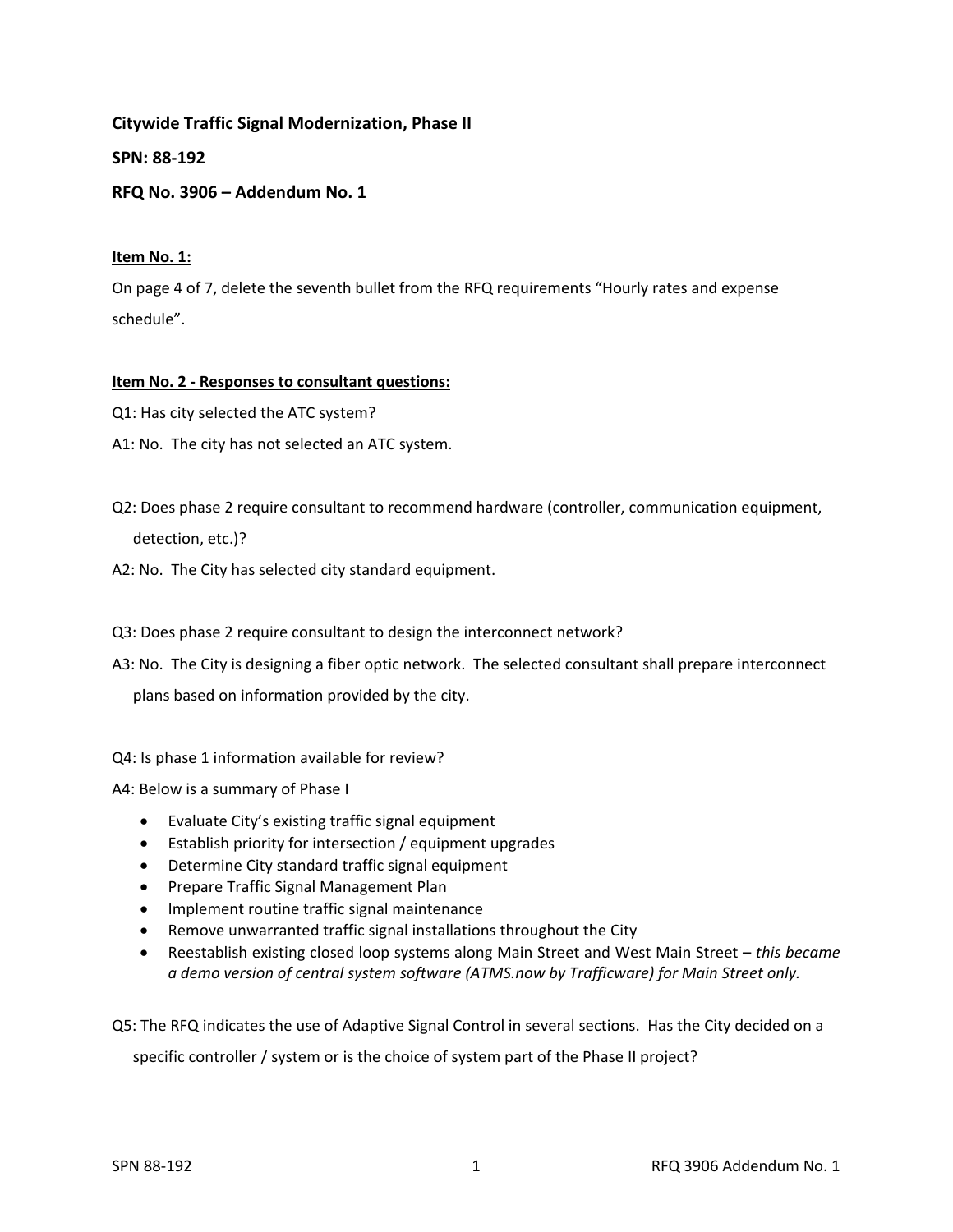A5: An Adaptive Traffic Control System will be evaluated for each of the corridors within the project limits. The selected consultant should provide a information/recommendation during the Preliminary Engineering phase.

Q6: What type of Master Control System software does the city use or want to use? A6: The City is currently using a demo version of ATMS.now by Trafficware.

Q7: Is there a plan showing the existing conduit infrastructure and routing?

- A7: The City will provide existing ductbank plans for the project area to the selected consultant. The existing ductback system is connected to all existing project intersection traffic control cabinets.
- Q8: Will the City allow overhead fiberoptic cable runs or require underground installation for the expansion of the network?
- A8: As indicated above, the existing ductback system is connected to all existing project intersection traffic control cabinets. Expansion of the system is not required for this project.

Q9: Are there established City standards for the Signal/ITS/IT equipment/system? A9: Yes. The City has established city standard equipment for various traffic signal equipment.

Q10: Is back-up power required at the intersections?

- A10: No. An Uninterruptible Power Supply (APS) is not required by MUTCD at this time. However APS will be considered for intersections with railroad pre-emption.
- Q11: RFQ page 3 of 7 indicates that the Consultant will be evaluated on a quality-based selection process, and that a lump sum fee will be negotiated. Page 4 of 7 indicates providing hourly rates and expense schedules, which would appear to be unnecessary for a lump sum project. Is this information necessary?
- A11: No. See Addendum No. 1, Item No. 1 above.
- Q12: RFQ page 3 of 7 requires the submittal of a SF 330 form. This is reiterated on page 4 of 7. Form 330 includes resumes and project descriptions. On page 4 of 7 Experience of project personnel is